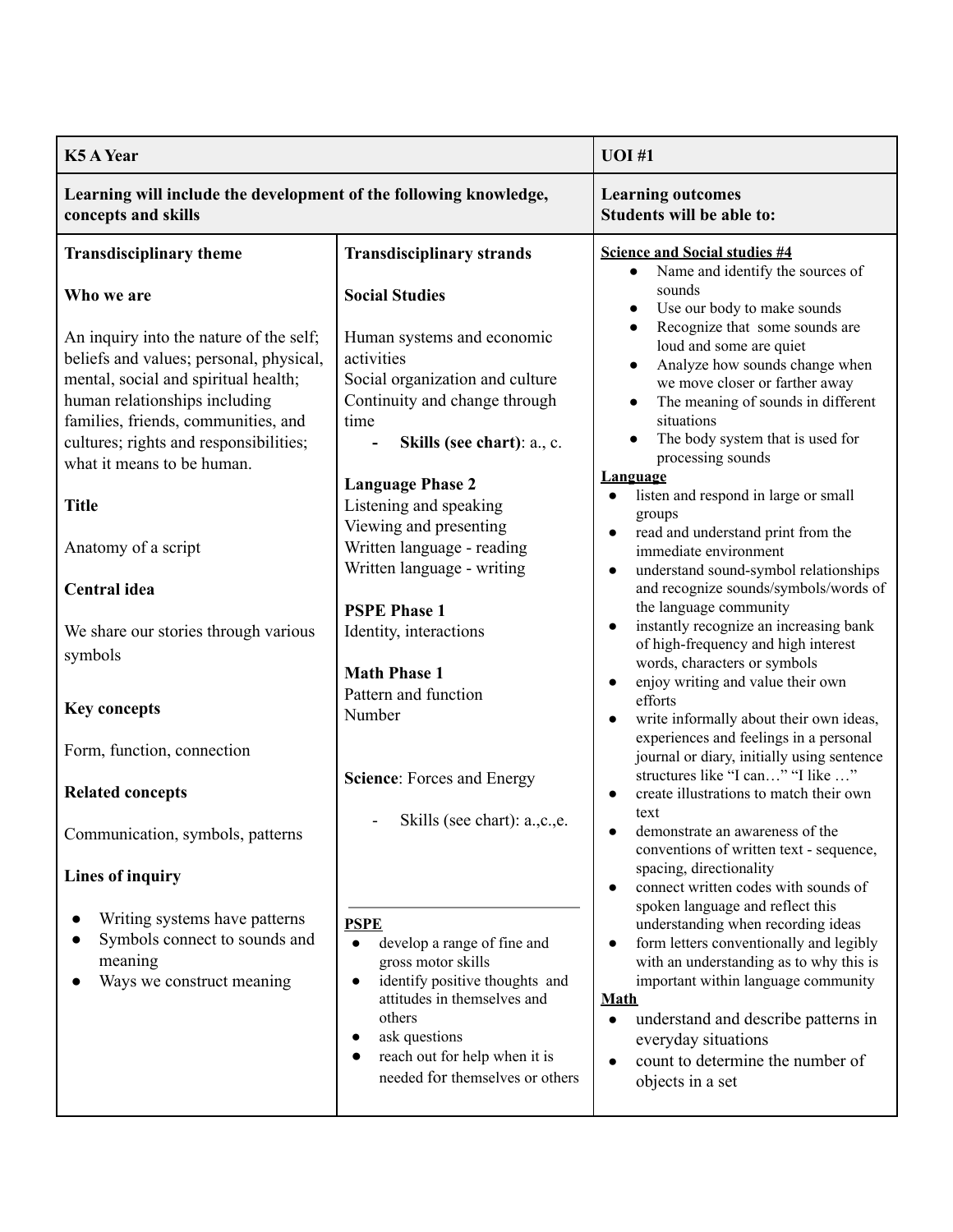| <b>K5 A Year</b>                                                                                                                                                                                                                                                                                                                                                                                                                                                                           |                                                                                                                                                                                                                                             |                                                                                                                                                                                                                                                                                                                                                                                                                                                                                                                                                                                                                                                                                                                                 |
|--------------------------------------------------------------------------------------------------------------------------------------------------------------------------------------------------------------------------------------------------------------------------------------------------------------------------------------------------------------------------------------------------------------------------------------------------------------------------------------------|---------------------------------------------------------------------------------------------------------------------------------------------------------------------------------------------------------------------------------------------|---------------------------------------------------------------------------------------------------------------------------------------------------------------------------------------------------------------------------------------------------------------------------------------------------------------------------------------------------------------------------------------------------------------------------------------------------------------------------------------------------------------------------------------------------------------------------------------------------------------------------------------------------------------------------------------------------------------------------------|
| Learning will include the development of the following knowledge,<br>concepts and skills                                                                                                                                                                                                                                                                                                                                                                                                   |                                                                                                                                                                                                                                             | <b>Learning outcomes</b><br>Students will be able to:                                                                                                                                                                                                                                                                                                                                                                                                                                                                                                                                                                                                                                                                           |
| <b>Transdisciplinary theme</b><br>How we express ourselves<br>An inquiry into the ways in which we<br>discover and express ideas, feelings,<br>nature, culture, beliefs and values; the<br>ways in which we reflect upon, extend<br>and enjoy our creativity; our<br>appreciation of the aesthetic                                                                                                                                                                                         | <b>Transdisciplinary strands</b><br><b>Social Studies</b><br>Social organization and culture<br>Continuity and change through time<br>Skills (see chart): d.<br><b>Science</b><br>Earth and space                                           | <b>Science &amp; Social Studies #1</b><br>sort living and nonliving things<br>$\bullet$<br>sort living things into groups<br>$\bullet$<br>(vertebrates, invertebrates,<br>amphibian, bird, fish, mammal,<br>reptile, carnivore, herbivore,<br>omnivore<br>parts of the human body<br>$\bullet$<br>investigate how humans use their<br>$\bullet$<br>senses to understand other's                                                                                                                                                                                                                                                                                                                                                 |
| <b>Title</b><br>Do plants have feelings?<br><b>Central</b> idea<br>We can express our feelings, ideas,<br>and understanding in various ways.<br><b>Key concepts</b><br>Causation, reflection, perspective<br><b>Related concepts</b><br>Feelings, ideas, understanding<br><b>Lines of inquiry</b><br>Modeling can show our<br>understanding and ideas<br>The importance of recognizing<br>my feelings and others' feelings<br>The role of language and<br>gestures in expressing ourselves | Materials and matter<br>Skills (see chart): a., c.<br><b>PSPE Phase 1</b><br>Identity, active living, interactions<br><b>Language Phase 2</b><br>Viewing and presenting<br><b>Math Phase 1</b><br>Shape and space<br>Patterns and functions | feelings<br><b>Language</b><br>use body language and role play<br>$\bullet$<br>to communicate ideas and<br>feelings visually<br>write to communicate a message<br>$\bullet$<br><b>Math</b><br>explore and describe regions<br>describe patterns in various ways<br>extend and create patterns<br>$\bullet$<br><b>PSPE</b><br>enjoy interacting, playing, and<br>engaging with others<br>explore and reflect on the<br>$\bullet$<br>changing capabilities of the<br>human body<br>realize that acting upon<br>instructions and being aware of<br>others helps to ensure safety<br>identify and explore strategies<br>$\bullet$<br>that help them to cope with<br>change<br>talk about their interactions with<br>the environment |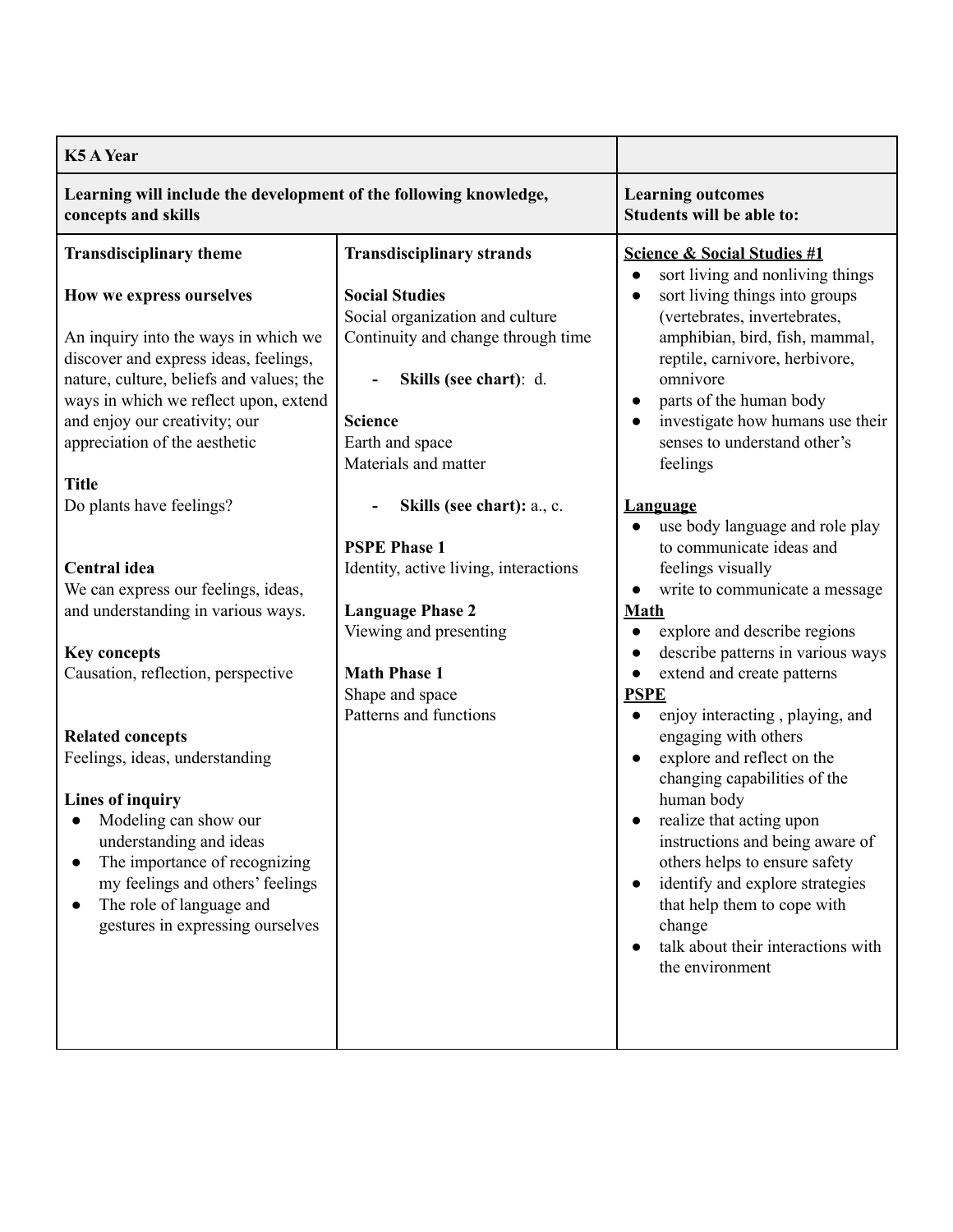| <b>K5 A Year</b>                                                                                                                                                                                                                                                                              |                                                                                                                                                                                                                                                                     |                                                                                                                                                                                                                                                                                                                                                                                                                                                                                                                                                                                      |
|-----------------------------------------------------------------------------------------------------------------------------------------------------------------------------------------------------------------------------------------------------------------------------------------------|---------------------------------------------------------------------------------------------------------------------------------------------------------------------------------------------------------------------------------------------------------------------|--------------------------------------------------------------------------------------------------------------------------------------------------------------------------------------------------------------------------------------------------------------------------------------------------------------------------------------------------------------------------------------------------------------------------------------------------------------------------------------------------------------------------------------------------------------------------------------|
| Learning will include the development of the following knowledge,<br>concepts and skills                                                                                                                                                                                                      |                                                                                                                                                                                                                                                                     | <b>Learning outcomes</b><br>Students will be able to:                                                                                                                                                                                                                                                                                                                                                                                                                                                                                                                                |
| <b>Transdisciplinary theme</b>                                                                                                                                                                                                                                                                | <b>Transdisciplinary strands</b>                                                                                                                                                                                                                                    | Science and Social studies #2, #3<br>explore the materials objects are made<br>from                                                                                                                                                                                                                                                                                                                                                                                                                                                                                                  |
| How we organize ourselves<br>An inquiry into the<br>interconnectedness of human-made<br>systems and communities; the<br>structure and function of<br>organizations; societal<br>decision-making; economic activities<br>and their impact on humankind and<br>the environment.<br><b>Title</b> | <b>Social Studies</b><br>Human systems and economic<br>activities<br>Social organization and culture<br>Skills (see chart): c., d.<br><b>Science</b><br>Materials and matter PYP<br>Forces and energy K-PS2<br>Skills (see chart): a., b.,<br>c., d., e., f., g., h | classify objects as metal or nonmetal<br>$\bullet$<br>explore attributes and characteristics of<br>$\bullet$<br>materials - waterproof, stretching,<br>floating, sinking,<br>know that pushes and pulls can have<br>$\bullet$<br>different strengths and directions<br>design simple tests to gather evidence<br>$\bullet$<br>evidence to support or refute student<br>ideas about causes<br><b>Language</b><br>illustrate their own writing and contribute<br>$\bullet$<br>to a class book or collection of published<br>writing<br>Participate in shared research and<br>$\bullet$ |
| Routines, rules and laws - what are<br>they good for?                                                                                                                                                                                                                                         | <b>PSPE Phase 1</b>                                                                                                                                                                                                                                                 | writing W.K                                                                                                                                                                                                                                                                                                                                                                                                                                                                                                                                                                          |
| Central idea<br>People use a variety of skills and<br>strategies that contribute to their role<br>in a community of learners.                                                                                                                                                                 | Identity<br>Interactions<br><b>Language Phase 2</b><br>Writing<br><b>Math Phase 1</b>                                                                                                                                                                               | <b>PSPE</b><br>demonstrate a positive attitude towards<br>$\bullet$<br>learning<br>exhibit skills and strategies for<br>$\bullet$<br>organizing their time and belongings<br>recognize how their behaviors affect<br>$\bullet$<br>learning in the classroom<br>talk about the reasons that rules are<br>$\bullet$                                                                                                                                                                                                                                                                    |
| <b>Key concepts</b><br>Function, responsibility                                                                                                                                                                                                                                               | Data handling                                                                                                                                                                                                                                                       | necessary in the various communities to<br>which they belong<br>demonstrate ability to apply existing<br>$\bullet$<br>rules and routines to work and play with<br>others                                                                                                                                                                                                                                                                                                                                                                                                             |
| <b>Related concepts</b><br>skills, strategies, community, learning                                                                                                                                                                                                                            |                                                                                                                                                                                                                                                                     | <b>Math</b><br>create living graphs using real objects or<br>$\bullet$<br>people                                                                                                                                                                                                                                                                                                                                                                                                                                                                                                     |
| Lines of inquiry<br>Being part of a community of<br>$\bullet$<br>learners<br>Skills, strategies and attitudes<br>$\bullet$<br>Making contributions to a<br>$\bullet$<br>community                                                                                                             |                                                                                                                                                                                                                                                                     | describe real objects by their attributes<br>$\bullet$                                                                                                                                                                                                                                                                                                                                                                                                                                                                                                                               |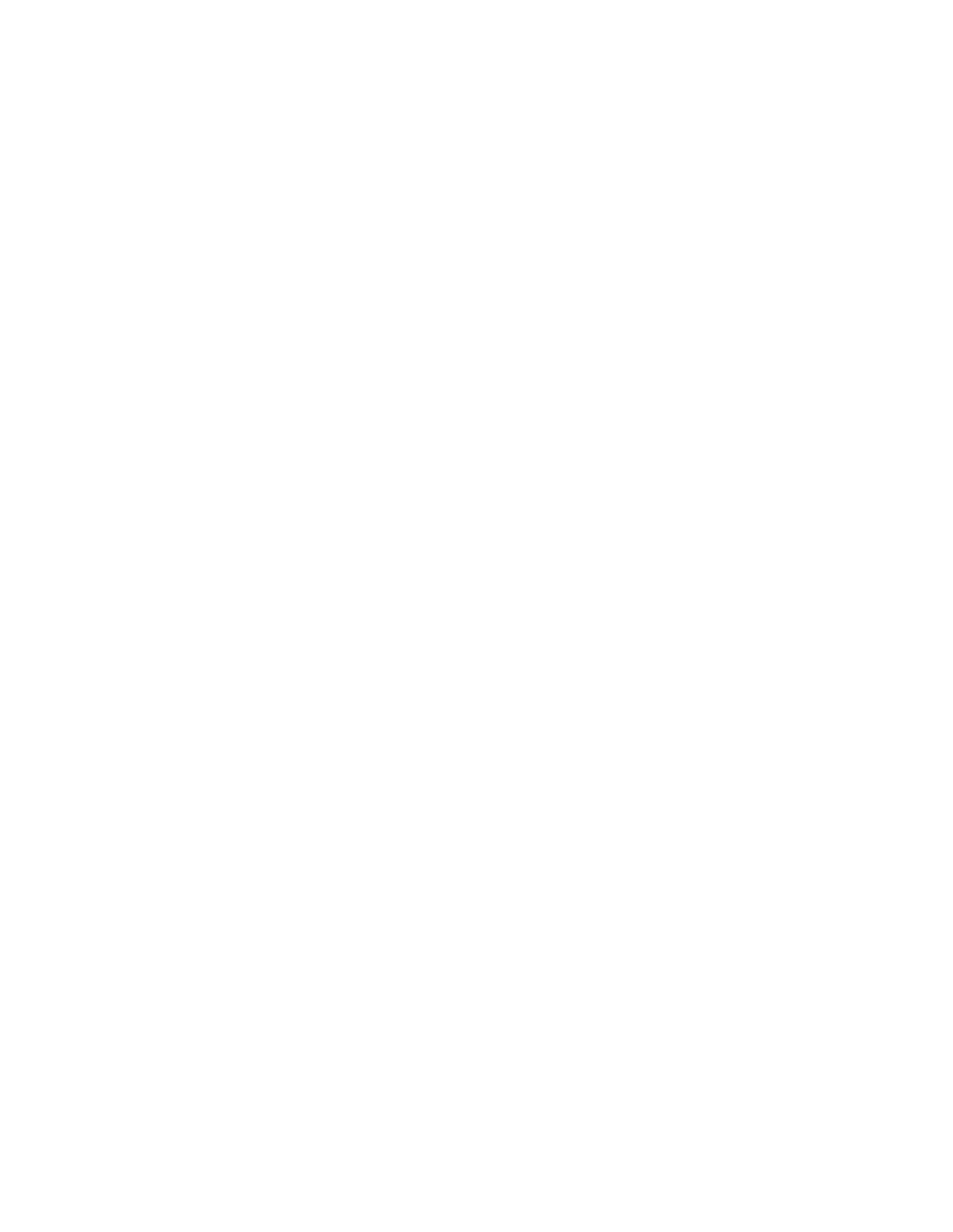| <b>K5 A Year</b>                                                                                                                                                                                                                                                                                                                                                                                                                                                                                                                                                                                      |                                                                                                                                                                                                                                                                                                                                                            | UOI #4 (observe seasonal and<br>weather changes throughout the<br>year on a chart)                                                                                                                                                                                                                                                                                                                                                                                                                                                                                                                                                                                                                                                                                                                                                                   |
|-------------------------------------------------------------------------------------------------------------------------------------------------------------------------------------------------------------------------------------------------------------------------------------------------------------------------------------------------------------------------------------------------------------------------------------------------------------------------------------------------------------------------------------------------------------------------------------------------------|------------------------------------------------------------------------------------------------------------------------------------------------------------------------------------------------------------------------------------------------------------------------------------------------------------------------------------------------------------|------------------------------------------------------------------------------------------------------------------------------------------------------------------------------------------------------------------------------------------------------------------------------------------------------------------------------------------------------------------------------------------------------------------------------------------------------------------------------------------------------------------------------------------------------------------------------------------------------------------------------------------------------------------------------------------------------------------------------------------------------------------------------------------------------------------------------------------------------|
| Learning will include the development of the following knowledge,<br>concepts and skills                                                                                                                                                                                                                                                                                                                                                                                                                                                                                                              |                                                                                                                                                                                                                                                                                                                                                            | <b>Learning outcomes</b><br>Students will be able to:                                                                                                                                                                                                                                                                                                                                                                                                                                                                                                                                                                                                                                                                                                                                                                                                |
| <b>Transdisciplinary theme</b><br><b>Sharing the planet</b><br>An inquiry into rights and<br>responsibilities in the struggle to share<br>finite resources with other people and<br>with other living things; communities<br>and the relationships within and<br>between them; access to equal<br>opportunities; peace and conflict<br>resolution<br><b>Title</b><br>You are what you eat<br>Central idea<br>Humans have certain requirements to<br>grow and stay healthy<br><b>Key concepts</b><br>function, responsibility, change<br><b>Related concepts</b><br>health, growth<br>Lines of inquiry | <b>Transdisciplinary strands</b><br><b>Social Studies</b><br>Resources and the environment<br>Skills (see chart): c.<br><b>Science</b><br>Living things<br>Skills (see chart): a., c., d., f.<br><b>PSPE Phase 1</b><br>Identity<br>Active living,<br><b>Language Phase 2</b><br>Written language - reading, writing<br><b>Math Phase 1</b><br>measurement | <b>Science and Social Studies #5</b><br>recognize that plants provide<br>$\bullet$<br>food and materials for humans<br>identify how plants and humans<br>adapt to seasonal changes<br>describe weather and day length<br>in different seasons<br>identify the parts of the plant that<br>are used by humans for food<br>show responsibility when caring<br>for plants<br><b>PSPE</b><br>demonstrate an awareness of<br>how being active contributes to<br>good health<br>describe how they've grown and<br>changed<br>reflect on their experiences in<br>order to build a deeper<br>understanding of self<br><b>Math</b><br>describe observations about<br>events and real-life objects<br>use non-standard units of<br>measurement to solve problems<br>in real life situations<br><b>Language</b><br>participate in shared research<br>and writing |
| The role of plants in our diet<br>Enough sleep keeps us healthy<br>Growth and health can be measured                                                                                                                                                                                                                                                                                                                                                                                                                                                                                                  |                                                                                                                                                                                                                                                                                                                                                            |                                                                                                                                                                                                                                                                                                                                                                                                                                                                                                                                                                                                                                                                                                                                                                                                                                                      |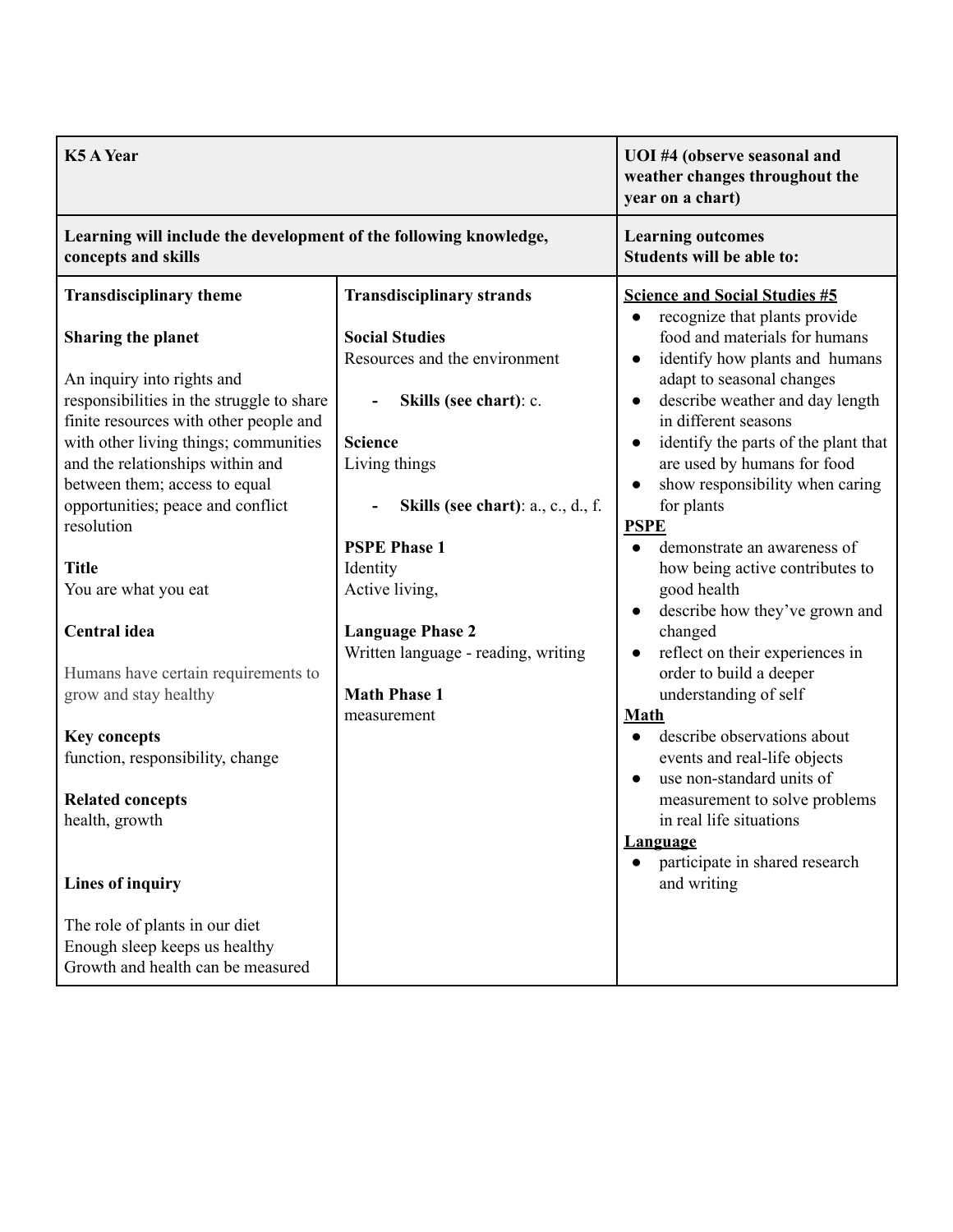| K4 Year                                                                                                                                                                                                                                                                                                                                     |                                                                                                                                                                                                                  |                                                                                                                                                                                                                                                                                                                                                                                                                                                                                          |
|---------------------------------------------------------------------------------------------------------------------------------------------------------------------------------------------------------------------------------------------------------------------------------------------------------------------------------------------|------------------------------------------------------------------------------------------------------------------------------------------------------------------------------------------------------------------|------------------------------------------------------------------------------------------------------------------------------------------------------------------------------------------------------------------------------------------------------------------------------------------------------------------------------------------------------------------------------------------------------------------------------------------------------------------------------------------|
| Learning will include the development of the following knowledge,<br>concepts and skills                                                                                                                                                                                                                                                    |                                                                                                                                                                                                                  | <b>Learning outcomes</b><br><b>Students will be able to:</b>                                                                                                                                                                                                                                                                                                                                                                                                                             |
| <b>Transdisciplinary theme</b>                                                                                                                                                                                                                                                                                                              | <b>Transdisciplinary strands</b>                                                                                                                                                                                 | <b>Social Studies &amp; PSPE</b>                                                                                                                                                                                                                                                                                                                                                                                                                                                         |
| Who we are<br>An inquiry into the nature of the self;<br>beliefs and values; personal, physical,<br>mental, social and spiritual health;<br>human relationships including<br>families, friends, communities, and<br>cultures; rights and responsibilities;<br>what it means to be human.<br><b>Title</b><br>Something old and something new | <b>Social Studies</b><br>Human systems and economic<br>activities<br>Social organization and culture<br>Skills (see chart)<br>a., c., d.<br><b>Language Phase 2</b><br>Oral language - listening and<br>speaking | identify the communities he or she<br>$\bullet$<br>belongs to (for example, draw and<br>describe pictures of the various<br>groups they form a part of)<br>talk about the reasons that rules are<br>$\bullet$<br>necessary in the various<br>communities to which he or she<br>belongs<br>suggest some suitable rules and<br>$\bullet$<br>routines for the class, Sports Day,<br>Annual Day<br>demonstrate ability to apply existing<br>$\bullet$<br>rules and routines to work and play |
| <b>Central</b> idea<br>Communities function more<br>effectively when rules and routines<br>are shared with all members.                                                                                                                                                                                                                     | <b>PSPE Phase 1</b><br>Active living, interactions<br><b>Math Phase 1</b><br><b>Number</b>                                                                                                                       | with others<br>identify some of the effects of<br>$\bullet$<br>different physical activity on the<br>body<br>recognize that acting upon<br>instructions and being aware of<br>others helps to ensure safety                                                                                                                                                                                                                                                                              |
| <b>Key concepts</b><br>Causation, responsibility, reflection<br><b>Related concepts</b>                                                                                                                                                                                                                                                     | <b>Science</b><br>Making sounds                                                                                                                                                                                  | engage in a variety of different<br>$\bullet$<br>physical activities<br><b>Language</b><br>follow classroom instructions,<br>$\bullet$<br>showing understanding<br>follow two step directions                                                                                                                                                                                                                                                                                            |
| Community, systems, rules<br><b>Lines of inquiry</b><br>The various communities we<br>belong to<br>Purpose of rules and routines<br>Individual responsibilities for<br>following rules and routines                                                                                                                                         |                                                                                                                                                                                                                  | Math<br>subitize in real-life situations<br>$\bullet$<br>use the language of mathematics to<br>$\bullet$<br>compare quantities in real-life<br>situations<br>count to compare the number of<br>objects in a set                                                                                                                                                                                                                                                                          |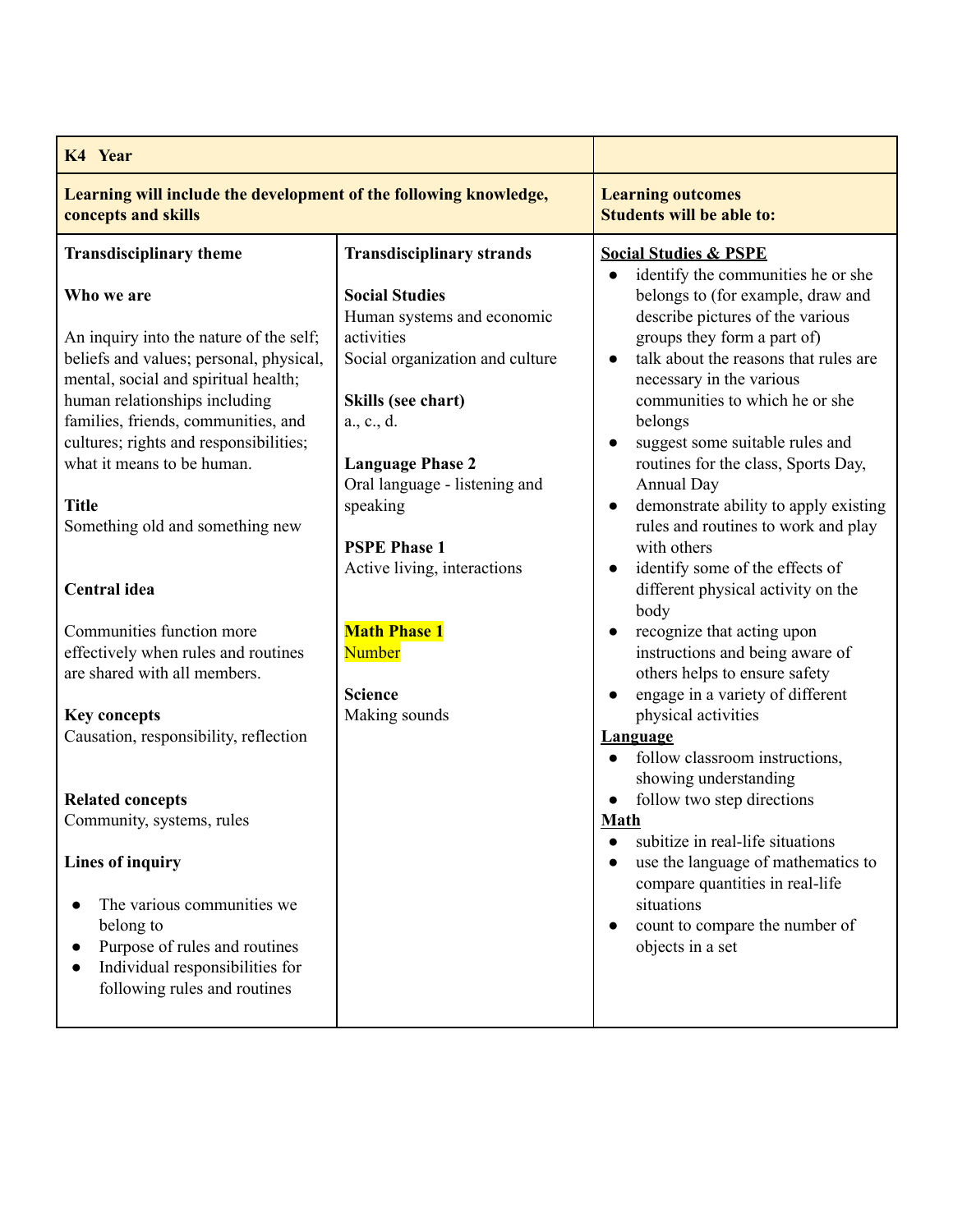| <b>K4K5 B Year</b>                                                                                                                                                                                                                                                                                   |                                                                                                                                                                            |                                                                                                                                                                                                                                                                                                    |
|------------------------------------------------------------------------------------------------------------------------------------------------------------------------------------------------------------------------------------------------------------------------------------------------------|----------------------------------------------------------------------------------------------------------------------------------------------------------------------------|----------------------------------------------------------------------------------------------------------------------------------------------------------------------------------------------------------------------------------------------------------------------------------------------------|
| Learning will include the development of the following knowledge,<br>concepts and skills                                                                                                                                                                                                             |                                                                                                                                                                            | <b>Learning outcomes</b><br><b>Students will be able to:</b>                                                                                                                                                                                                                                       |
| <b>Transdisciplinary theme</b><br>Where we are in place and time<br>An inquiry into orientation in place<br>and time; personal histories; homes<br>and journeys; the discoveries,<br>explorations and migrations of<br>humankind; the relationships between<br>the interconnectedness of individuals | <b>Transdisciplinary strands</b><br><b>Social Studies</b><br>Human systems and economic<br>activities<br>Continuity and change through time<br>Skills (see chart)<br>a., c | <b>Social Studies</b><br>reflect on a journey they have<br>taken and what was learned from<br>it<br>represent some of the journeys<br>$\bullet$<br>they have made (for example,<br>through drawing or role play)<br>identify the chronological steps<br>$\bullet$<br>necessary in making a journey |
| and civilizations, from local and<br>global perspectives.<br><b>Title</b>                                                                                                                                                                                                                            | <b>PSPE Phase 1</b><br>Interactions                                                                                                                                        | determine the types of questions<br>that are useful in planning and<br>making a journey<br><b>PSPE</b><br>identify when their actions have                                                                                                                                                         |
| Where are we going?                                                                                                                                                                                                                                                                                  | <b>Language Phase 2</b><br>Oral language - listening and speaking<br>Visual language - viewing and                                                                         | impacted on others<br>reflect on their experiences in<br>$\bullet$<br>order to build a deeper                                                                                                                                                                                                      |
| <b>Central</b> idea<br>Journeys create change and can lead<br>to new opportunities.                                                                                                                                                                                                                  | presenting<br>Written language - reading and<br>writing                                                                                                                    | understanding of self<br><b>Math</b><br>explore and describe the paths,<br>$\bullet$<br>regions and boundaries in their<br>immediate environment                                                                                                                                                   |
| <b>Key concepts</b><br>Causation, change                                                                                                                                                                                                                                                             | <b>Math Phase 1</b><br>Shape and space<br><b>Science</b>                                                                                                                   | <b>Language</b><br>describe and write about<br>personal experiences<br>talk about the stories, writing,<br>$\bullet$                                                                                                                                                                               |
| <b>Related concepts</b><br>Choice                                                                                                                                                                                                                                                                    | Earth and space                                                                                                                                                            | pictures and models they have<br>created<br>show their understanding that                                                                                                                                                                                                                          |
| <b>Lines of inquiry</b><br>Types of journeys people make<br>Choices and decisions involved<br>in making a journey<br>Changes experienced because of<br>a journey                                                                                                                                     |                                                                                                                                                                            | visual messages influence our<br>behavior<br>connect visual information with<br>their own experiences to<br>construct their own meaning, for<br>example when taking a trip<br>participate in shared reading,<br>posing and responding to<br>questions                                              |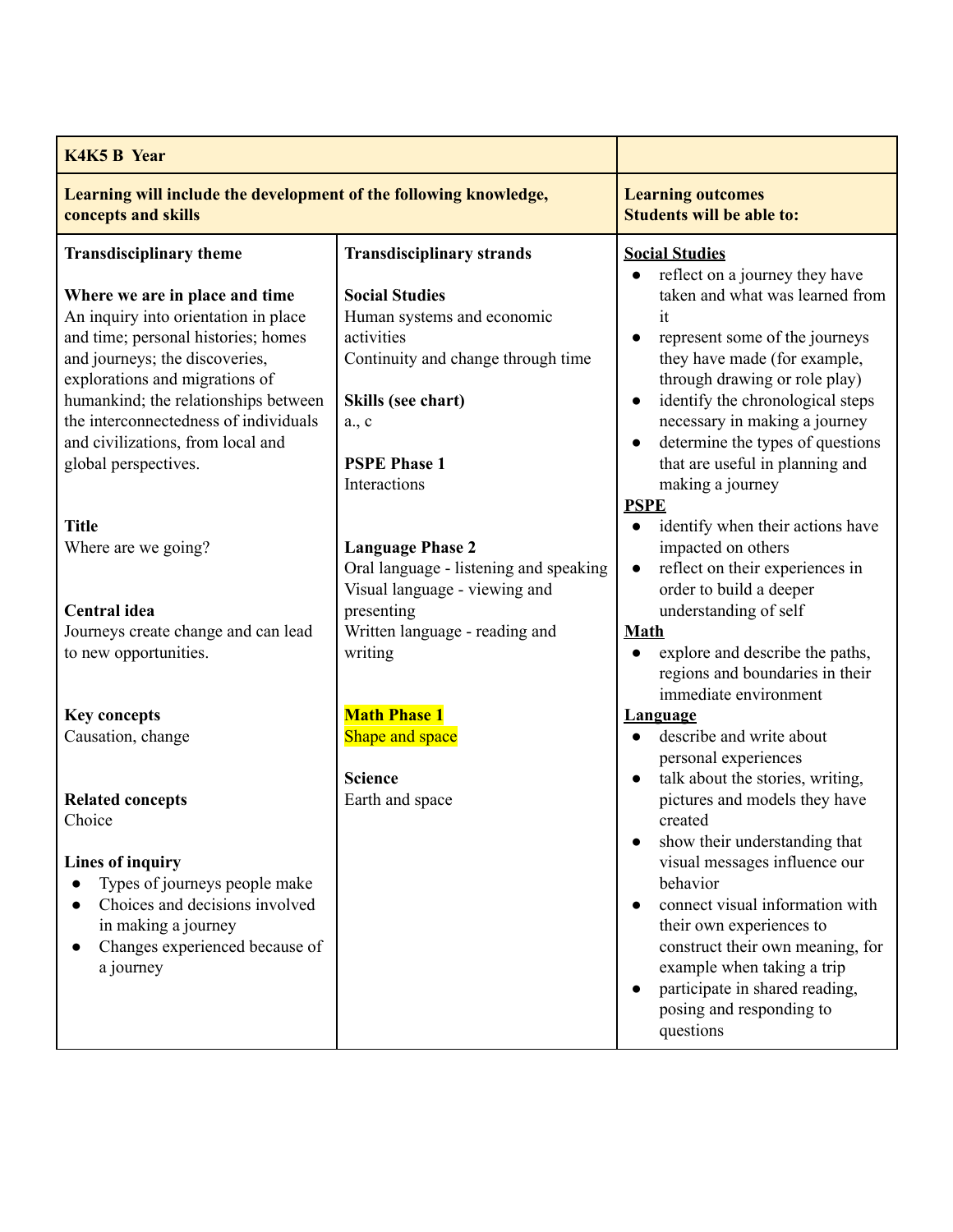| <b>K4B</b> Year                                                                                                                                                                                                                                                                                                                                                                                                                             |                                                                                                                                                                                                                                                                                                                         |                                                                                                                                                                                                                                                                                                                                                                                                                                                                                                                                                                                                                                                                                                                                                                                                                                                                                                          |
|---------------------------------------------------------------------------------------------------------------------------------------------------------------------------------------------------------------------------------------------------------------------------------------------------------------------------------------------------------------------------------------------------------------------------------------------|-------------------------------------------------------------------------------------------------------------------------------------------------------------------------------------------------------------------------------------------------------------------------------------------------------------------------|----------------------------------------------------------------------------------------------------------------------------------------------------------------------------------------------------------------------------------------------------------------------------------------------------------------------------------------------------------------------------------------------------------------------------------------------------------------------------------------------------------------------------------------------------------------------------------------------------------------------------------------------------------------------------------------------------------------------------------------------------------------------------------------------------------------------------------------------------------------------------------------------------------|
| Learning will include the development of the following knowledge,<br>concepts and skills                                                                                                                                                                                                                                                                                                                                                    |                                                                                                                                                                                                                                                                                                                         | <b>Learning outcomes</b><br><b>Students will be able to:</b>                                                                                                                                                                                                                                                                                                                                                                                                                                                                                                                                                                                                                                                                                                                                                                                                                                             |
| <b>Transdisciplinary theme</b>                                                                                                                                                                                                                                                                                                                                                                                                              | <b>Transdisciplinary strands</b>                                                                                                                                                                                                                                                                                        | <b>Science &amp; Math</b><br>know that when objects touch or collide                                                                                                                                                                                                                                                                                                                                                                                                                                                                                                                                                                                                                                                                                                                                                                                                                                     |
| How we express ourselves<br>An inquiry into the ways in which we<br>discover and express ideas, feelings,<br>nature, culture, beliefs and values; the<br>ways in which we reflect upon, extend<br>and enjoy our creativity; our<br>appreciation of the aesthetic<br><b>Title</b><br>2 B or not 2 B<br><b>Central</b> idea<br>Patterns and symbols can help us to<br>express ourselves.<br><b>Key concepts</b><br>Form, function, connection | <b>Social Studies</b><br>Social organization and culture<br>Continuity and change through<br>time<br>Skills (see chart)<br>d.<br><b>Science</b><br>Forces and energy<br>Skills (see chart)<br>a., d., e.<br><b>PSPE Phase 1</b><br>Interactions<br><b>Language Phase 2</b><br>Written language - reading and<br>writing | they can change motion<br>test to see if a bigger push can make objects<br>speed up or slow down<br>analyze data to determine if a design<br>solution works as intended to change the<br>speed or direction of an object<br>identify and describe and sequence events<br>describe patterns in various ways<br><b>Language</b><br>listen and respond in large or small groups<br>$\bullet$<br>understand sound-symbol relationships and<br>recognize sounds/symbols/words of the<br>language community<br>instantly recognize an increasing bank of<br>high-frequency and high interest words,<br>characters or symbols<br>enjoy writing and value their own efforts<br>write informally about their own ideas,<br>$\bullet$<br>experiences and feelings in a personal<br>journal or diary, initially using sentence<br>structures like "I can" "I like "<br>create illustrations to match their own text |
| <b>Related concepts</b><br>Patterns, symbols, causation<br><b>Lines of inquiry</b><br>The ways in which we use and<br>observe patterns<br>How sounds can be recorded<br>with symbols<br>The patterns that make up<br>$\bullet$<br>symbols                                                                                                                                                                                                   | <b>Math Phase 1</b><br>Measurement<br><b>Patterns and functions</b><br><b>Science</b><br>Forms of energy                                                                                                                                                                                                                | demonstrate an awareness of the<br>$\bullet$<br>conventions of written text - sequence,<br>spacing, directionality<br>connect written codes with sounds of<br>spoken language and reflect this<br>understanding when recording ideas<br>form letters conventionally and legibly with<br>an understanding as to why this is important<br>within language community<br><b>PSPE</b><br>develop a range of fine and gross motor<br>$\bullet$<br>skills<br>identify positive thoughts and attitudes in<br>$\bullet$<br>themselves and others<br>reach out for help when it is needed for<br>$\bullet$<br>themselves or others; ask questions                                                                                                                                                                                                                                                                  |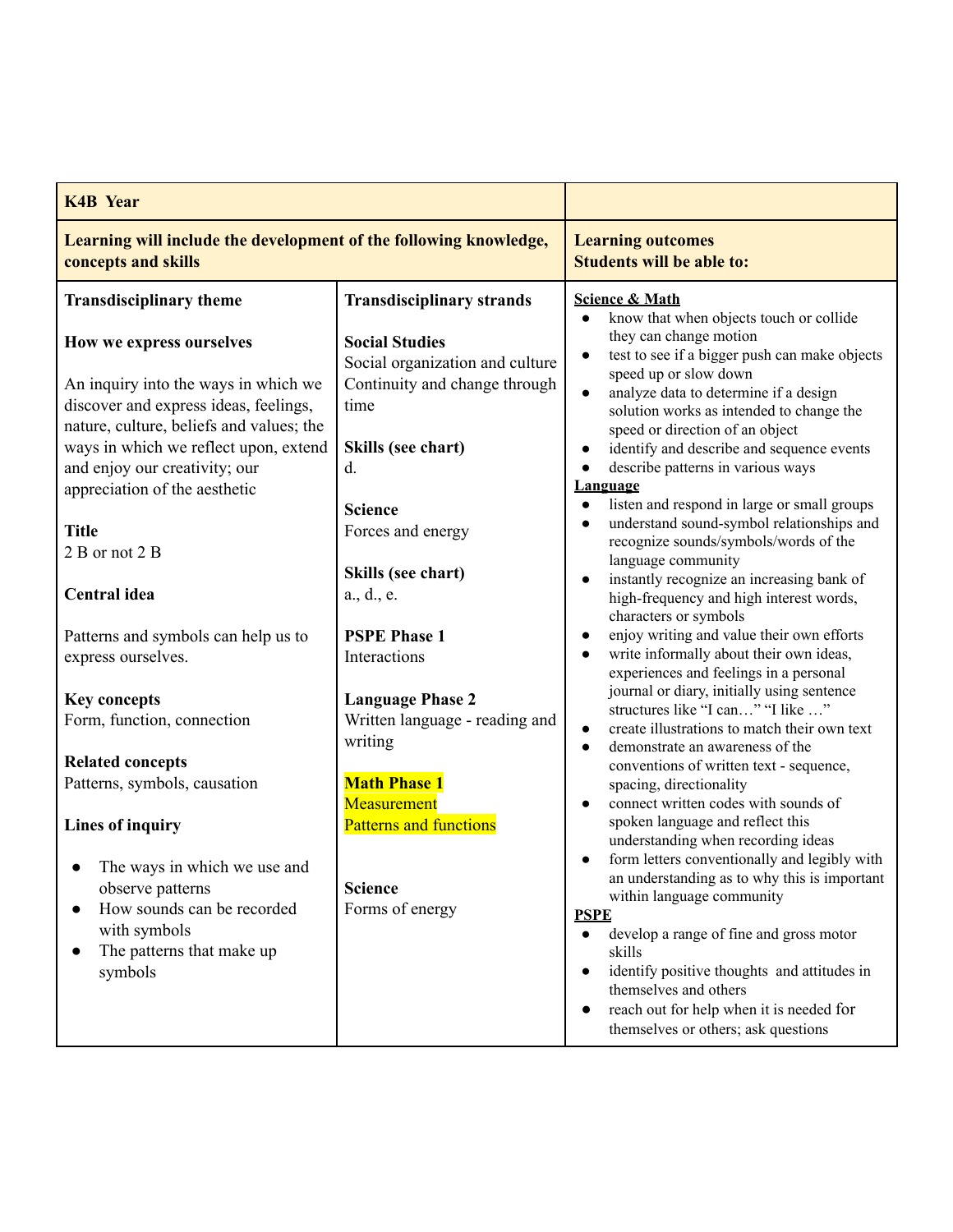| <b>K4B Year</b>                                                                                                                                                                                                                                                                                                                                         |                                                                                                                                                                 |                                                                                                                                                                                                                                                                                                                                                                                                                                                    |
|---------------------------------------------------------------------------------------------------------------------------------------------------------------------------------------------------------------------------------------------------------------------------------------------------------------------------------------------------------|-----------------------------------------------------------------------------------------------------------------------------------------------------------------|----------------------------------------------------------------------------------------------------------------------------------------------------------------------------------------------------------------------------------------------------------------------------------------------------------------------------------------------------------------------------------------------------------------------------------------------------|
| Learning will include the development of the following knowledge,<br>concepts and skills                                                                                                                                                                                                                                                                |                                                                                                                                                                 | <b>Learning outcomes</b><br><b>Students will be able to:</b>                                                                                                                                                                                                                                                                                                                                                                                       |
| <b>Transdisciplinary theme</b>                                                                                                                                                                                                                                                                                                                          | <b>Transdisciplinary strands</b>                                                                                                                                | <b>Science</b>                                                                                                                                                                                                                                                                                                                                                                                                                                     |
| How the world works<br>An inquiry into the natural world and its<br>laws; the interaction between the<br>natural world (physical and biological)<br>and human societies; how humans use<br>their understanding of scientific<br>principles; the impact of scientific and<br>technological advances on society and<br>on the environment<br><b>Title</b> | <b>Science</b><br>Living things<br>Earth and space<br>Materials and matter<br>Skills (see chart)<br>a., b., f.<br><b>PSPE Phase 1</b><br>Interactions, identity | observe changes in plants and<br>animals<br>compare activities that happen<br>$\bullet$<br>during the day and night<br>compare activities that happen<br>during the seasons<br>make connections between the<br>$\bullet$<br>weather and clothes they wear;<br>identify materials humans use to<br>protect themselves from the<br>weather<br>identify material characteristics<br>that protect against different<br>kinds of weather; use tools and |
| <b>Cyclical Symbols</b>                                                                                                                                                                                                                                                                                                                                 |                                                                                                                                                                 | materials to design and create a                                                                                                                                                                                                                                                                                                                                                                                                                   |
| <b>Central</b> idea<br>Our activity is usually connected to the<br>Earth's natural cycles                                                                                                                                                                                                                                                               | <b>Language Phase 2</b><br>Visual language - viewing and<br>presenting<br>Written Language - writing                                                            | weather protector<br>identify simple patterns in daily<br>and seasonal cycles<br>observe the features of the local<br>$\bullet$<br>environment that are affected by<br>daily and seasonal cycles                                                                                                                                                                                                                                                   |
| <b>Key concepts</b>                                                                                                                                                                                                                                                                                                                                     | <b>Math Phase 1</b>                                                                                                                                             | Math                                                                                                                                                                                                                                                                                                                                                                                                                                               |
| Connection, causation, change                                                                                                                                                                                                                                                                                                                           | <b>Patterns and functions</b>                                                                                                                                   | identify, create and extend<br>patterns in real-life situations                                                                                                                                                                                                                                                                                                                                                                                    |
| <b>Related concepts</b><br>Cycles, interaction                                                                                                                                                                                                                                                                                                          | <b>Science</b><br>Earth and Space                                                                                                                               | <b>Language</b><br>observe and discuss illustrations<br>in picture books or simple                                                                                                                                                                                                                                                                                                                                                                 |
| <b>Lines of inquiry</b><br>Night and day cycles<br>Seasonal changes<br>Health and safety as related to<br>$\bullet$<br>climate and seasonal changes                                                                                                                                                                                                     |                                                                                                                                                                 | reference books, commenting on<br>the information being conveyed<br>use a variety of implements to<br>practice and develop handwriting<br>and presentation skills<br>write an increasing number of<br>frequently used words or ideas<br>independently                                                                                                                                                                                              |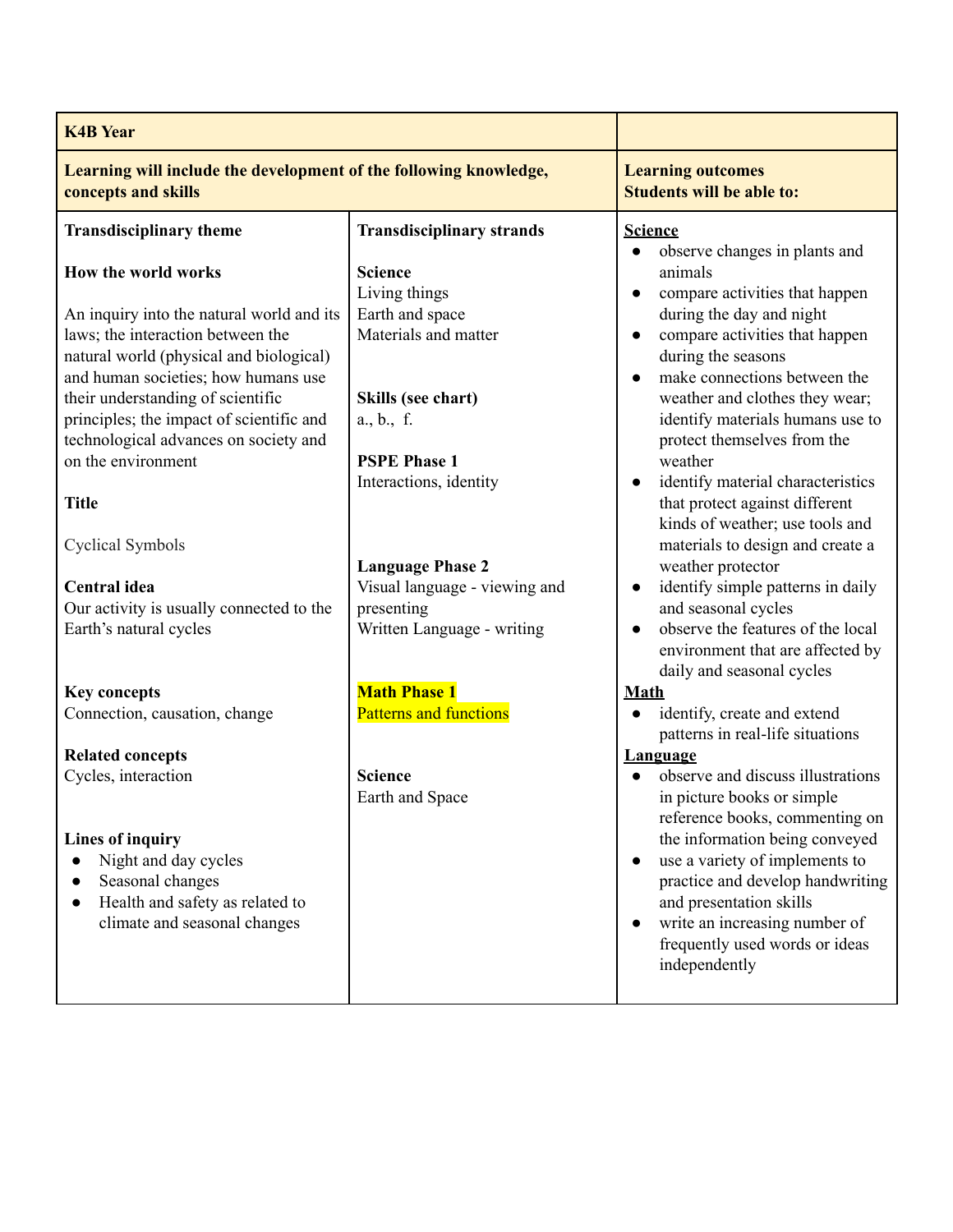Primary Years Programme: Personal, social and physical education scope and sequence (PSPE) (2009)

| <b>Identity</b>                                                                                                                                                                                                                                                                                                                                                                                                                                                                                                                                                               | <b>Active living</b>                                                                                                                                                                                                                                                                                                                                                                              | <b>Interactions</b>                                                                                                                                                                                                                                                                                                                                                                                                                                           |
|-------------------------------------------------------------------------------------------------------------------------------------------------------------------------------------------------------------------------------------------------------------------------------------------------------------------------------------------------------------------------------------------------------------------------------------------------------------------------------------------------------------------------------------------------------------------------------|---------------------------------------------------------------------------------------------------------------------------------------------------------------------------------------------------------------------------------------------------------------------------------------------------------------------------------------------------------------------------------------------------|---------------------------------------------------------------------------------------------------------------------------------------------------------------------------------------------------------------------------------------------------------------------------------------------------------------------------------------------------------------------------------------------------------------------------------------------------------------|
| <b>Conceptual understandings</b><br>Each person is an individual.<br>As people grow and change they<br>develop new skills, understandings<br>and abilities.<br>Emotions, attitudes and beliefs<br>influence the way we act.<br>Positive thoughts help us to develop a<br>positive attitude.<br>Knowing how we are similar to and<br>different from others helps shape our<br>understanding of self.<br>Reflecting on our experiences helps<br>us to understand ourselves better.<br>Developing independence builds<br>self-worth <sup>1</sup> and personal<br>responsibility. | <b>Conceptual understandings</b><br>Our daily practices can have an<br>impact on our well-being.<br>We can observe changes in our bodies<br>when we exercise.<br>Our bodies change as we grow. We<br>can explore our body's capacity for<br>movement.<br>Our bodies can move creatively in<br>response to different stimuli. Safe<br>participation requires sharing space<br>and following rules. | <b>Conceptual understandings</b><br>Interacting with others can be fun.<br>Group experiences depend on the<br>cooperation of group members.<br>Ideas and feelings can be<br>communicated with others in a variety<br>of modes.<br>Our relationships with others<br>contribute to our well-being (for<br>example, parent-child;<br>teacher-student; friend-friend). Our<br>behaviour affects others. Caring for<br>local environments fosters<br>appreciation. |
| <b>Learning outcomes</b><br><b>Learners:</b>                                                                                                                                                                                                                                                                                                                                                                                                                                                                                                                                  | <b>Learning outcomes</b><br><b>Learners:</b>                                                                                                                                                                                                                                                                                                                                                      | <b>Learning outcomes</b><br><b>Learners:</b>                                                                                                                                                                                                                                                                                                                                                                                                                  |
| · identify themselves in relation to<br>others (for example, family, peers,<br>school class, ethnicity, gender)                                                                                                                                                                                                                                                                                                                                                                                                                                                               | • engage in a variety of different<br>physical activities                                                                                                                                                                                                                                                                                                                                         | • enjoy interacting, playing and<br>engaging with others                                                                                                                                                                                                                                                                                                                                                                                                      |
| • describe how they have grown and<br>changed                                                                                                                                                                                                                                                                                                                                                                                                                                                                                                                                 | • demonstrate an awareness of how<br>being active contributes to good<br>health                                                                                                                                                                                                                                                                                                                   | • take turns<br>• listen respectfully to others                                                                                                                                                                                                                                                                                                                                                                                                               |
| • describe some physical and personal<br>characteristics and personal<br>preferences                                                                                                                                                                                                                                                                                                                                                                                                                                                                                          | • demonstrate an awareness of basic<br>hygiene in their daily routines                                                                                                                                                                                                                                                                                                                            | • share their own relevant ideas and<br>feelings in an appropriate manner<br>ask questions                                                                                                                                                                                                                                                                                                                                                                    |
| • talk about similarities and<br>differences between themselves and<br>others                                                                                                                                                                                                                                                                                                                                                                                                                                                                                                 | • identify some of the effects of<br>different physical activity on the body<br>• explore and reflect on the changing<br>capabilities of the human body                                                                                                                                                                                                                                           | • celebrate the accomplishments of<br>others • reach out for help when it is<br>needed for themselves or others                                                                                                                                                                                                                                                                                                                                               |
| • identify their feelings and emotions<br>and explain possible causes                                                                                                                                                                                                                                                                                                                                                                                                                                                                                                         | • develop a range of fine and gross<br>motor skills                                                                                                                                                                                                                                                                                                                                               | • identify when their actions have<br>impacted on others                                                                                                                                                                                                                                                                                                                                                                                                      |
| • recognize that others have emotions,<br>feelings and perspectives that may be                                                                                                                                                                                                                                                                                                                                                                                                                                                                                               | • explore creative movements in                                                                                                                                                                                                                                                                                                                                                                   | • talk about their interactions with the<br>environment.                                                                                                                                                                                                                                                                                                                                                                                                      |

## **Phase 1 Strands**